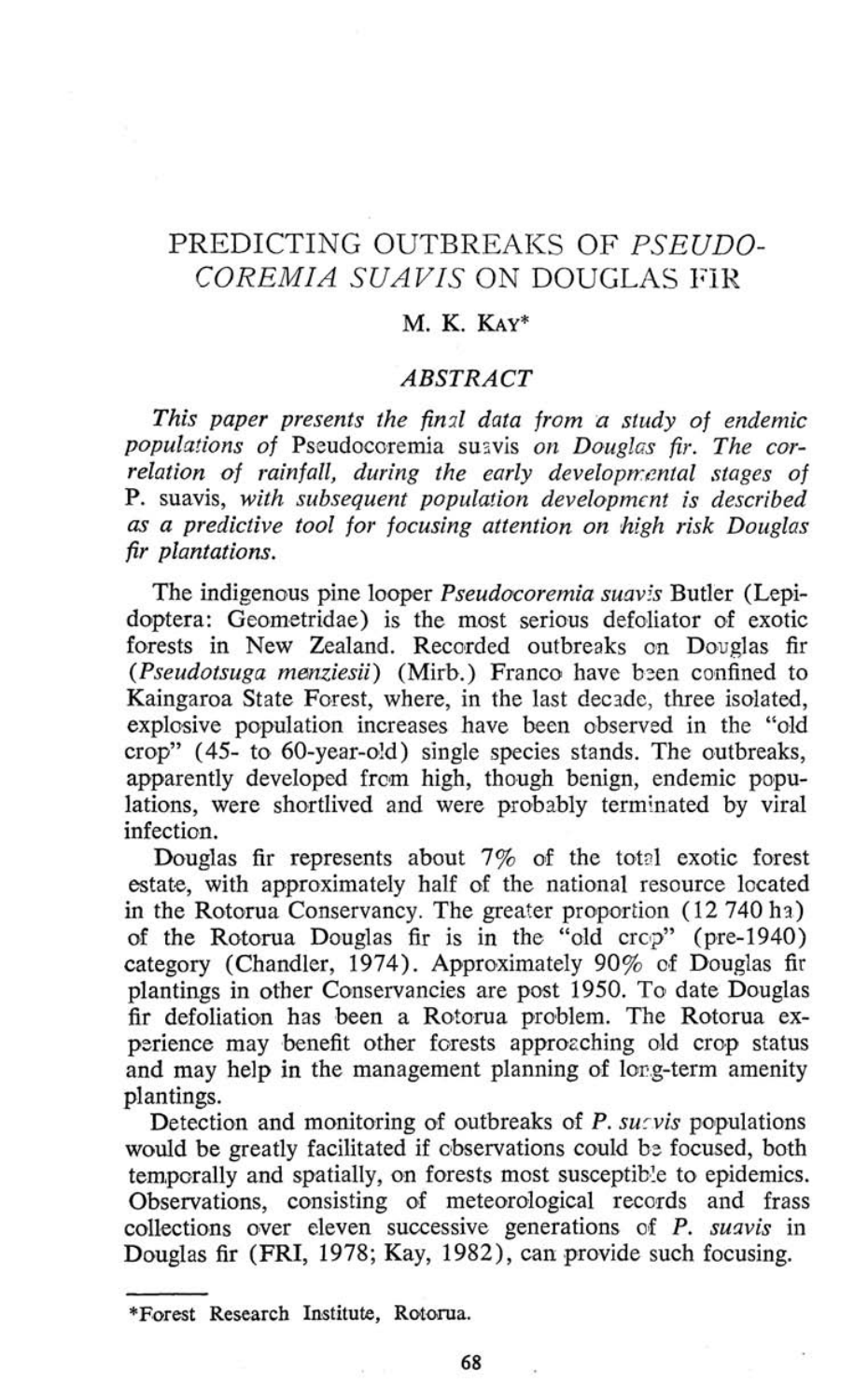The simplest predictor of increase in insect numbers is that based on the density of the preceding generation (Klomp, 1976), assuming a constant rate of reproduction and no negating influences. There is, however, no strong relationship between the densities of the successive populations of *P. suavis* observed (Fig. 1). For seven generations recorded frass falls were about 30 g or greater, representing populations with the potential to give rise to populations exceeding a hypothetical defoliation threshold of 50 $\mu$ . In only three out of seven instances was that potential realised, *i.e.,* predictions on this basis were correct less than half of the time; one might as well have tossed a coin.



FIG. 1: *The relationship between recorded frass falls of successive* P. suavis *populations on Douglas fir. Populations producing 29 g or more frass {to the right of the dotted abscissa) had the potential to exceed a hypothetical "defoliation threshold" {dotted ordinate) of 50 g of frass*—*only 3 out of 7 did.*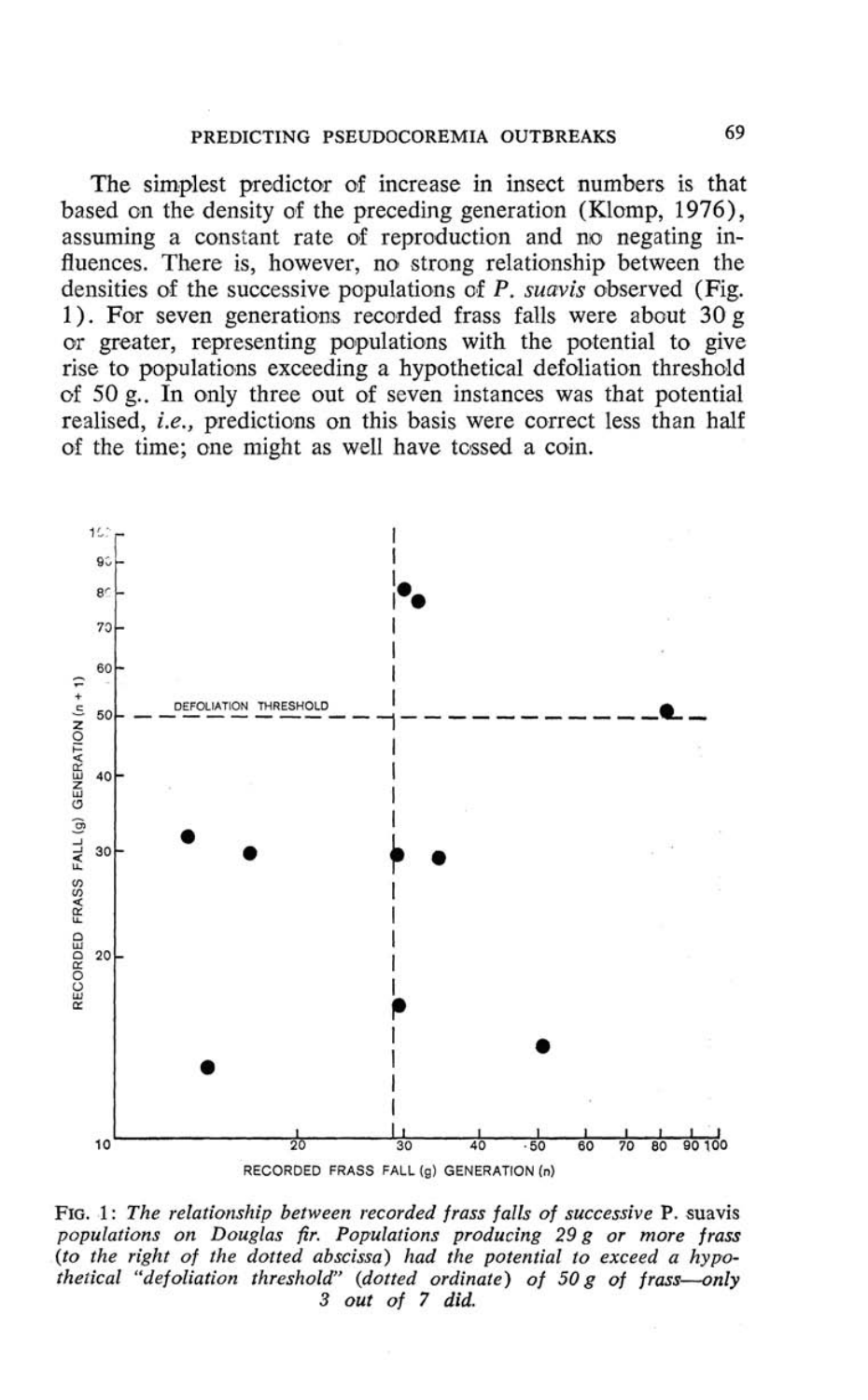Defoliation prediction can be based on the density of any life stage of the pest provided that major mortality factors operate prior to the stage on which the prediction is based. Alternatively, the magnitude of the mortality factor(s) may be correlated with density changes. Unfortunately, manpower and canopy sampling technology are so limited that only inadequate estimates of pre-defoliation stages of the insect are available. Furthermore, although a range of parasites has been reared from P. *suavis* (Valentine, 1967; Gauld, 1980) there are few quantitative data on parasitism, particularly for endemic populations.

It was noticed that P. *suavis* outbreaks were preceded by droughts or periods of low rainfall, and that these periods coincided with the earliest developmental stages (eggs and first larval instar) of the insect (Kay, 1982). This feature was then investigated in the observed series of endemic populations. It was found that the difference between the potential population



FIG. 2: *The correlation between rainfall during the first larval instar and the difference between the potential and actual population growth as measured by frass fall.*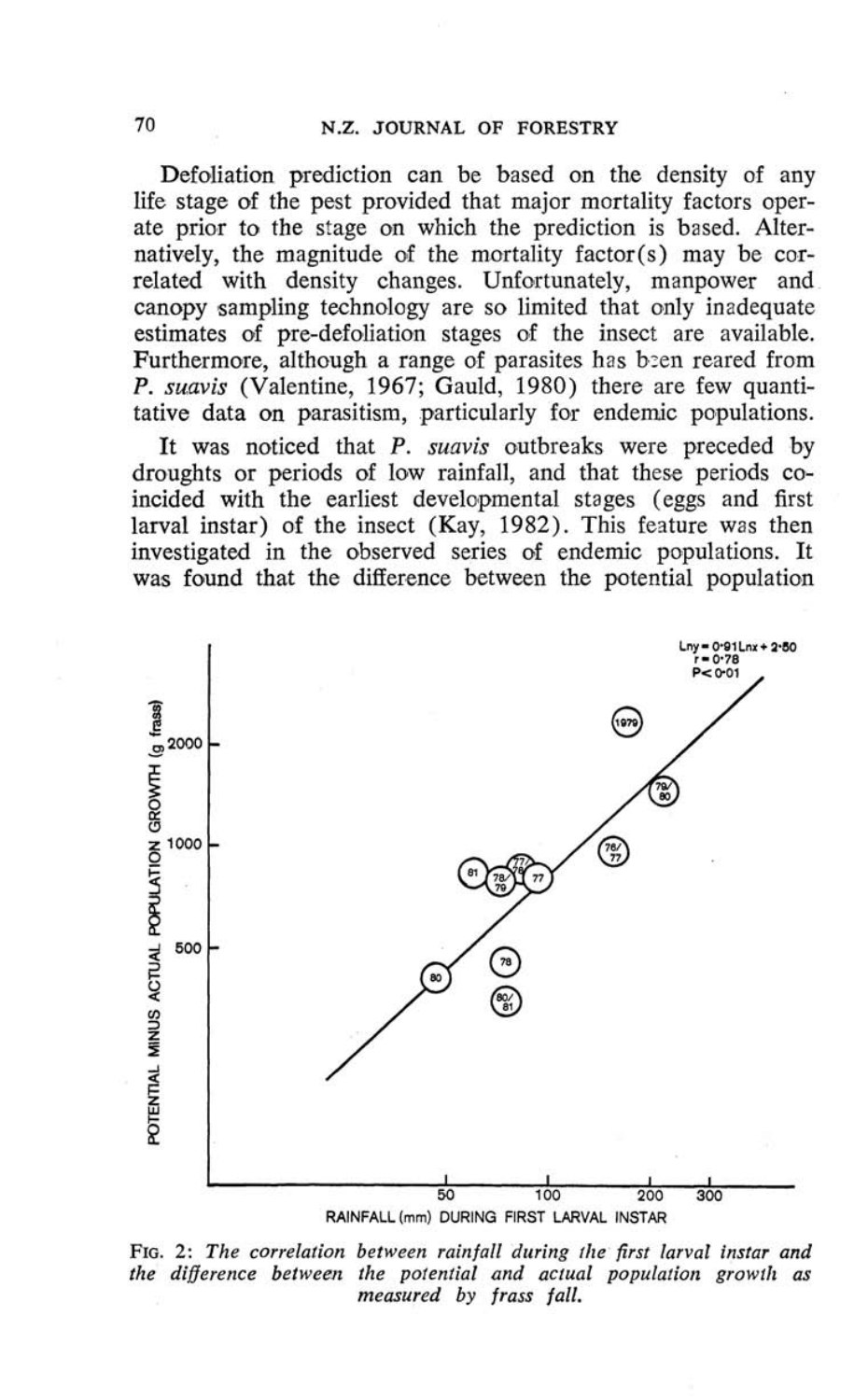#### **PREDICTING PSEUDOCOREMIA OUTBREAKS 71**

increase, as determined from frass collections and laboratory observations of egg production, of a given generation, and the actual population density of the following generation, was significantly correlated to the rainfall during the earliest developmental stages of that following generation (Fig. 2). That is, the greater the rainfall during the critical period of the insect's life cycle the greater the mortality, or, the greater the difference between the potential and the actual population increase.



**FIG. 3:** *Areas where rainfall of 80 mm or less is normal for the months of October and February.* 

The critical periods for the effects of rainfall are the months of October (for the early summer generation) and February (for the late summer generation). At no other stage in the insect's life cycle does rainfall show a significant correlation with population dynamics. The threshold level of precipitation, below which the population expands, is approximately 80 mm/month. Figure 3 shows those areas where 80 mm rainfall is the norm for October and February. Bearing in mind that key limiting